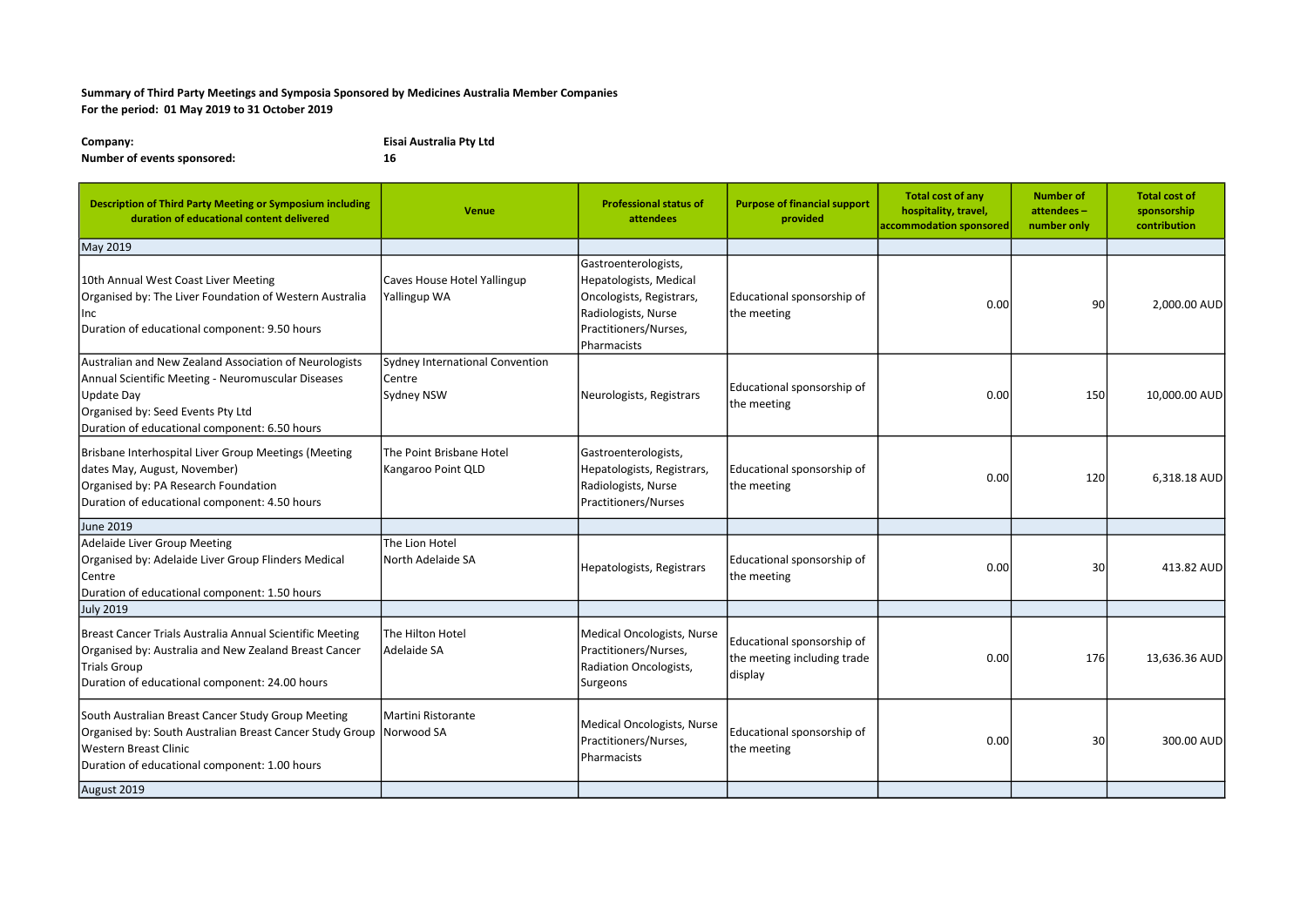| 25th Annual Austin Epilepsy Research Retreat<br>Organised by: Florey Institute of Neuroscience and Mental<br>Health<br>Duration of educational component: 8.00 hours                                                                                        | Mercure Ballarat Hotel & Convention<br>Centre<br>Golden Point VIC | Neurologists, Registrars,<br><b>Research Scientists</b>                                                                                                | Educational sponsorship of<br>the meeting                                                                                                  | 0.00       | 93    | 5,000.00 AUD  |
|-------------------------------------------------------------------------------------------------------------------------------------------------------------------------------------------------------------------------------------------------------------|-------------------------------------------------------------------|--------------------------------------------------------------------------------------------------------------------------------------------------------|--------------------------------------------------------------------------------------------------------------------------------------------|------------|-------|---------------|
| 2019 Annual Scientific Meetings of the Endocrine Society<br>of Australia and the Society for Reproductive Biology and<br>the Asia & Oceania Thyroid Association<br>Organised by: ASN Conferences PTY Ltd.<br>Duration of educational component: 30.00 hours | International Convention Centre<br><b>Sydney NSW</b>              | Endocrinologists, Registrars,<br>Nurse Practitioners/Nurses,<br>Pharmacists                                                                            | Educational sponsorship of<br>the meeting including<br>breakfast symposium,<br>satchel inserts and<br>international speaker<br>sponsorship | 0.00       | 1,000 | 40,000.00 AUD |
| Westmead 2019 Hospital Week<br>Organised by: The Westmead Association<br>Duration of educational component: 18.00 hours                                                                                                                                     | <b>Westmead Hospital</b><br><b>Westmead NSW</b>                   | Medical Oncologists, Nurse<br>Practitioners/Nurses,<br>Pharmacists, Neurologists,<br>Registrars, Endocrinologists, display<br>Urologists, Radiologists | Educational sponsorship of<br>the meeting including trade                                                                                  | 0.00       | 100   | 1,400.00 AUD  |
| September 2019                                                                                                                                                                                                                                              |                                                                   |                                                                                                                                                        |                                                                                                                                            |            |       |               |
| Adelaide Liver Group Meeting<br>Organised by: Adelaide Liver Group Flinders Medical<br>Centre<br>Duration of educational component: 1.50 hours                                                                                                              | The Lion Hotel<br>North Adelaide SA                               | Gastroenterologists,<br>Hepatologists, Registrars,<br><b>Nurse Practitioners/Nurses</b>                                                                | Educational sponsorship of<br>the meeting                                                                                                  | 0.00       | 30    | 422.37 AUD    |
| Australian and New Zealand Child Neurology Society<br><b>Annual Scientific Meeting</b><br>Organised by: Australia and New Zealand Child Neurology<br>Society<br>Duration of educational component: 19.50 hours                                              | Sydney Children's Hospital<br><b>Randwick NSW</b>                 | Neurologists, Nurse<br>Practitioners/Nurses                                                                                                            | Educational sponsorship of<br>the meeting including trade<br>display and satchel inserts                                                   | 0.00       | 100   | 6,500.00 AUD  |
| Gastroenterological Society of Australia Australian<br>Gastroenterology Week<br>Organised by: Gastroenterology Australia Research &<br>Education Pty Ltd<br>Duration of educational component: 20.00 hours                                                  | <b>Adelaide Convention Centre</b><br>Adelaide SA                  | Gastroenterologists, Nurse<br>Practitioners/Nurses,<br>Pharmacists                                                                                     | Educational sponsorship of<br>the meeting including<br>breakfast symposium, trade<br>display and satchel inserts                           | 0.00       | 800   | 31,500.00 AUD |
| October 2019                                                                                                                                                                                                                                                |                                                                   |                                                                                                                                                        |                                                                                                                                            |            |       |               |
| Australasian Hepatology Association Biennial Conference<br>Organised by: Australasian Hepatology Association<br>Duration of educational component: 11.00 hours                                                                                              | Opal Cove<br><b>Coffs Harbour NSW</b>                             | Nurse Practitioners/Nurses                                                                                                                             | Educational sponsorship of<br>the meeting                                                                                                  | 0.00       | 88    | 5,000.00 AUD  |
| Epilepsy Queensland Think Out of Box Symposium<br>Organised by: Epilepsy Queensland Inc<br>Duration of educational component: 6.50 hours                                                                                                                    | State Library of Queensland<br>South Brisbane QLD                 | Neurologists, Nurse<br>Practitioners/Nurses,<br>Pharmacists                                                                                            | Educational sponsorship of<br>the meeting including<br>speakers flights and<br>accommodation                                               | 700.00 AUD | 156   | 700.00 AUD    |